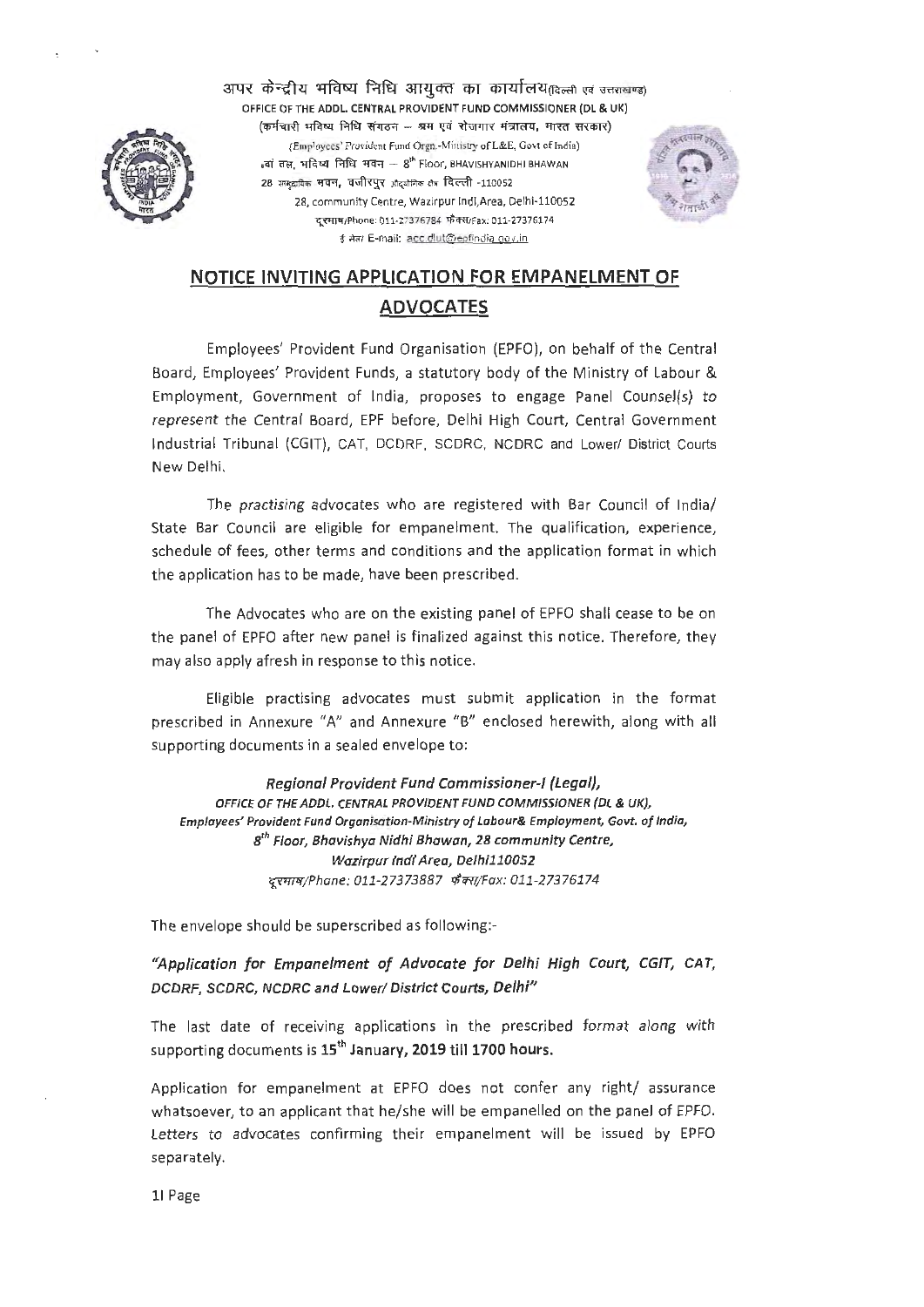## **GUIDELINES FOR EMPLANELMENT OF ADVOCATES**

Following guidelines are designed to provide and regulate the manner and procedure for empanelling the advocate to represent and assist EPFO before various courts and for regulating the referrals of the cases and payment of fee/remuneration. These guidelines shall supersede all existing instructions in this regard, if any, and is subject to change without assigning any reason.

## **1. Eligibility of Empanelment.**

Before filling the application form, the candidates are advised to carefully read and follow the eligibility criteria, instructions and terms & conditions for emplanelment of Advocates in EPFO mentioned herein below:-

## **Qualification and experience for conduction cases in Delhi High Court, CGJT, CAT, DCDRF, SCDRC, NCDRC and Lower/ District Court**

- (i) Be enrolled/registered as an advocate with the State Bar Council
- (ii) Have a minimum, relevant experience of Ten Years of handling Civil, Service, Labour Matters, Arbitration matters and other cases before High Court of India with a fair knowledge of Labour laws with special reference to Employees' Provident Funds and Miscellaneous Provision Act, 1952 (E.P.F. and M.P. Act,1952).

## **2. Tenure of Empanelment**

The initial empanelment will be for the period of two years i.e. for the period 01.04.2019 to 31.03.2021. Performance of empanelled advocates shall be reviewed at regular interval for continuance in panel of Advocate.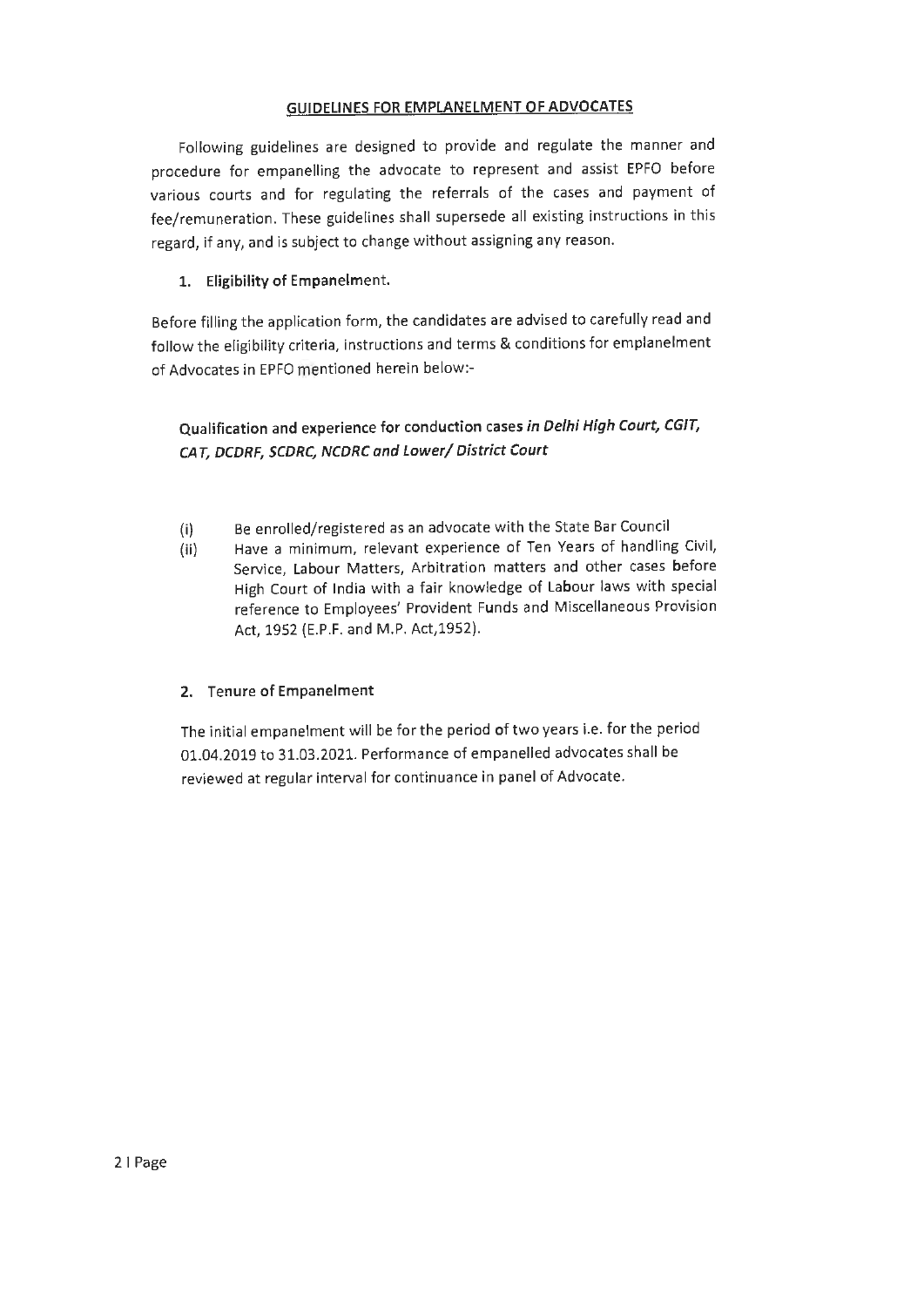#### **3. Payment of Fee and Other Conditions**

- (i) The fee payable to the Advocates shall be governed by the Schedule of fee annexed as **Annexure "C"** with these guidelines as amended from time to time,
- (ii) The Competent Authority shall have the right in exceptional cases to approve the payment of a higher fee than the fee mentioned in the annexed schedule keeping in view the importance of the matter and the efforts put in by the advocate in a particular case.
- (iii) No retainer fee shall be paid to any Panel Advocate merely because such advocate has been empanelled.

#### **4. Procedure for Empanelment**

- a. The applicant advocate must apply on the format prescribed by the EPFO only. No other format will be entertained.
- b. An applicant advocate willing to be empanelled for more than one forum (i.e. for **Delhi High Court, CGIT, CAT, DCDRF, SCDRC, NCDRC and Lower/ District Courts, Delhi** may apply separately for each forum in separate envelope superscribed as mentioned earlier.
- c. Any application received after the last date prescribed in the advertisement shall not be entertained.
- d. No applicant advocate shall be called for interview/interaction unless he/she satisfies the eligibility conditions and is shortlisted for the same.
- e. Depending upon the requirement and number of applications received, EPFO reserves the right to shortlist the candidates to be called for interview/interaction and to be empanelled.
- f. Merely fulfilling the eligibility criteria will not confer any right on an applicant advocate to be called for interview/interaction and to be selected.
- g. The decision of the competent authority regarding short listing and selection of the candidates shall be final.
- h. Canvassing in any form shall be treated as a disqualification. The candidature of such applicants shall be cancelled forthwith.
- i. A list of shortlisted applicant advocates with the date, time and venue of interview will be uploaded on our website i.e. www.epfindia.gov.in.
- j. The applicant advocate shall bring original documents at the time of interview.
- k. The list of selected advocates will be made available on EPFO website www.epfindia.gov.in. Letter to applicant advocates confirming their empanelment will be issued by EPFO separately.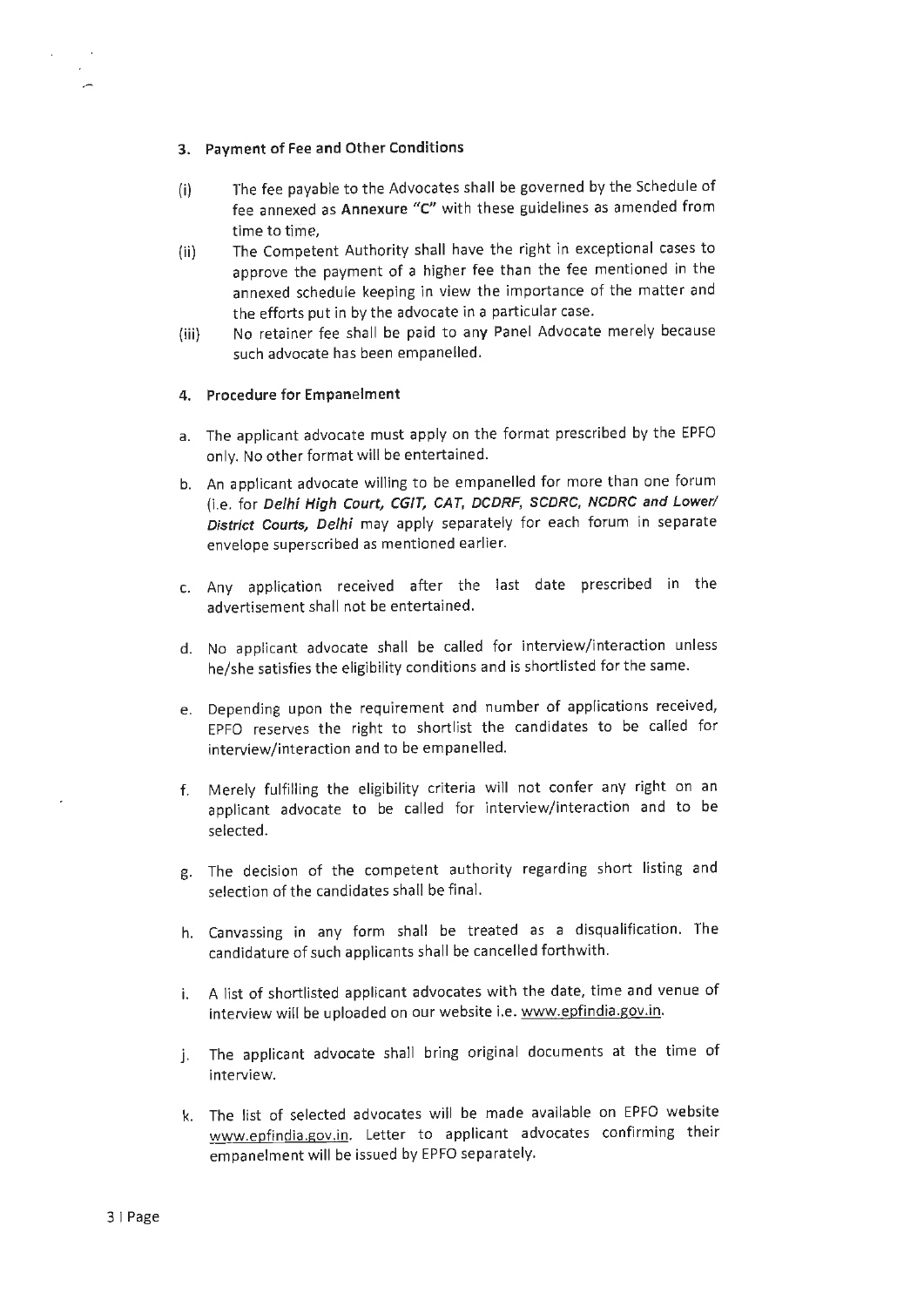#### 5. Duties of the Empanelled Advocates:

- 1. The Advocate shall not advise any party or accept any cases against the EPFO in which he/she has appeared or is likely to be called upon to appear for or advise which is likely to affect or lead to litigation against the EPFO.
- 2. Timely appearance of the Counsel to contest the cases for EPFO in the Court is a must. His/her absence in the Court, without any reasonable ground and notice in advance, will not be accepted.
- 3. EPFO sends the information to the panel advocates through email regarding entrustment of a case and after receiving the e-mail, it is duty of the panel Advocates to collect the brief/copy of petition along the assignment letter from the concerned office of EPFO at the earliest.
- 4. EPFO is free to engage any advocate of its own choice and an empanelled Advocate shall make no claim that he/she alone should be entrusted with EPFO's legal matter(s).
- 5. Refusal by any advocate to accept any work without any reasonable cause (e.g. on grounds of conflict of interest) may entail removal of such advocate from the panel, forthwith without waiting for the empanelment period to expire.
- 6. The advocates shall accept the terms and conditions of the empanelment as determined by the EPFO from time to time.
- 7. In order to ensure that there is effective check on the cases being conducted, the Advocates on the panel must report the status of the cases after each date of hearing. Failure to submit status report will be a ground for removal of the name of the lawyer concerned from the panel.
- 8. In cases where on the request of the Union of India, Ministry of Labour & Employment have also to be represented, no extra fee shall be paid to the advocate to watch and safeguard the interest of Union of India, Ministry of Labour & Employment.
- 9. If required, render all assistance to Special or Senior Counsel engaged in a particular cases before the Delhi High Court, CGIT CAT, DCDRF, SCDRC, NCDRC and Lower/ District Court and other Judicial bodies.
- 10. Keep EPFO informed and updated on all-important developments in the designated cases, dates of hearing, order of the court on the date of its pronouncement, supplying copy of the orders/judgment etc.
- 11. Furnish monthly statement about the cases represented by him/ her before the **Delhi High Court, CGIT, CAT, OCDRF, SCDRC, NCDRC and Lower/ District Courts,**  Delhi Courts Delhi any other authority and their outcomes.

4 1 Page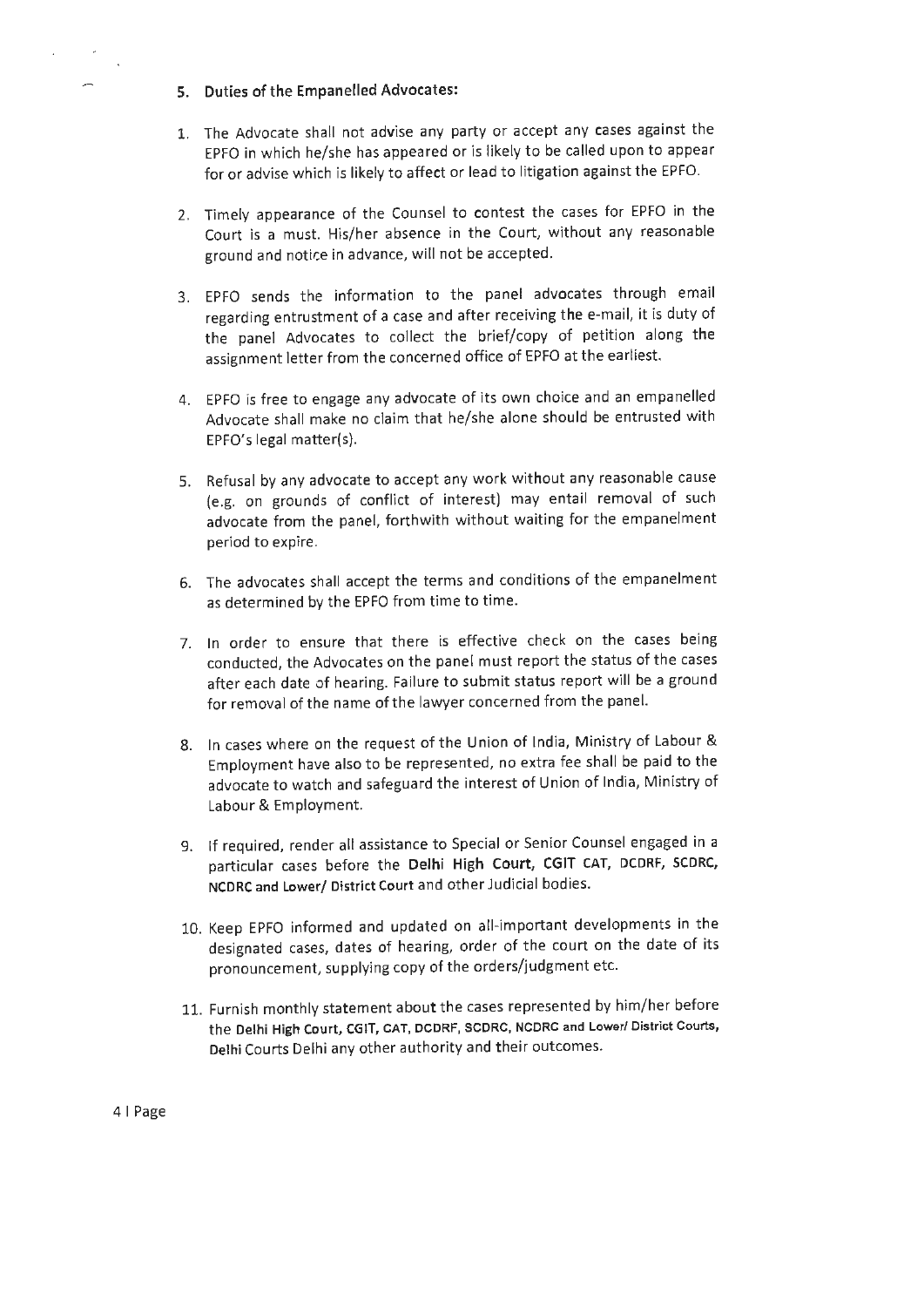- 12. When any case attended by him/her is decided against the Organisation, the Advocate concerned must give considered opinion regarding the reasons for such adverse order and the advisability of filing an appeal from such a decision not later than 5 working days of the order (kuchha copy).
- 13. 30% of the fees payable to the counsel shall be deducted if the certified copy of the judgment is not handed over to the legal cell of EPFO within three days (excluding the time taken by the Court in preparation of the copy) from the date of judgment.

## **6. Removal from Panel:**

,.-..\_

EPFO reserves the right to terminate the empanelment of a Counsel with one month's notice in writing without assigning any reason. The counsel may also resign from the Organisation by serving one month's notice.

Empanelment shall be liable to be cancelled due to occurring of any of the following disablements on the part of the Advocate.

- (i) Giving false information in the application for empanelment;
- (ii) Failing to attend the hearing of the case without any sufficient reason and/or prior information;
- (iii) Not acting as per EPFO's instructions or going against specific instructions;
- (iv) Threatening, intimidating or abusing any of the EPFO's employees, officers, or representatives;
- (v) Passing on information relating to EPFO's case on to the opposite parties or their advocates or any third party which is likely to cause any damage to the EPFO's interest;
- (vi) Giving false or misleading information to the EPFO relating to the proceedings of the case; and
- (vii) Seeking frequent adjournments or not objecting the adjournment moved by other party without sufficient reason.
- (viii) Frequent absence from the court proceedings even if "pass over or proxy" is obtained by an advocate.

(Vikas Sodai) Regional P. F. Commissioner-I (Legal) Zonal Office (Delhi & Uttrakhand)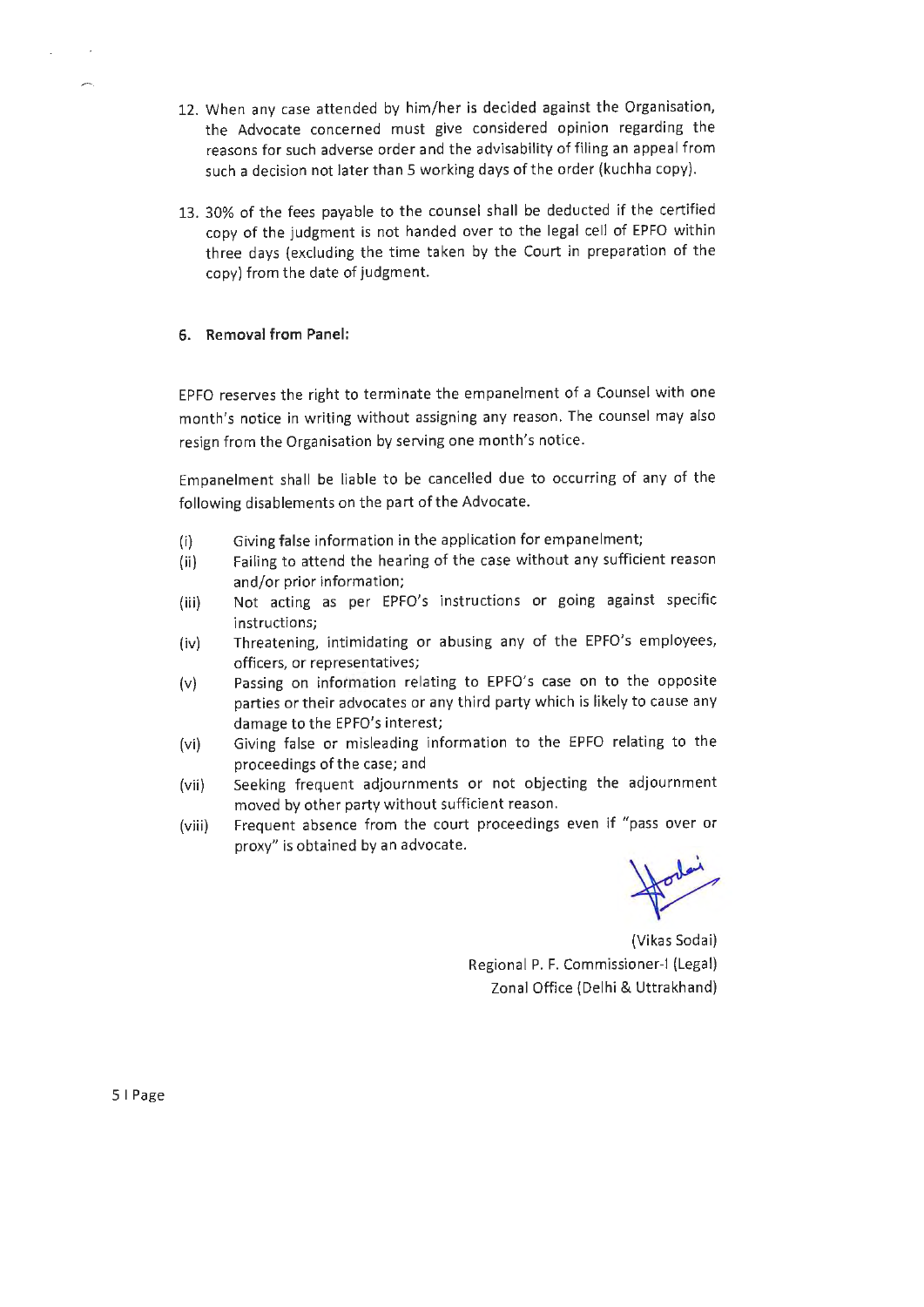APPLICATION NO. ----------------- (To be filled by EPFO)

## **APPLICATION FORM FOR EMPANELMENT IN EPFO (TO BE FILLED IN BY ALL APPLICANT ADVOCATES)**

To,

Regional Provident Fund Commissioner-I (Legal), OFFICE OF THE ADDL.CENTRAL PROVIDENT FUND COMMISSIONER(DL&UK), Employees' Provident Fund Organisation-Ministry of Labour & Employment, Govt. of India, 8<sup>th</sup> Floor, Bhavishya Nidhi Bhawan, 28 community Center, Wazirpur lndl Area, Delhi110052 Phone: 011-27373887, Fax:011-27376174

| Name (In                       |                                                          |  |
|--------------------------------|----------------------------------------------------------|--|
| Block letter)                  |                                                          |  |
| Father's name                  |                                                          |  |
| Court for                      |                                                          |  |
| which applied                  |                                                          |  |
|                                | <b>CHECKLIST</b>                                         |  |
|                                | List of documents attached (please $\checkmark$ ):       |  |
|                                | Copy of all certificates & mark - sheets (Xth. Onwards): |  |
| <b>Experience Certificate:</b> |                                                          |  |
| Duly filed Annexure A & B:     |                                                          |  |
| Others (Please specify): 1.    |                                                          |  |
|                                | 2.                                                       |  |
|                                |                                                          |  |
|                                |                                                          |  |

|    |                                                | PERSONAL DETAILS (IN Block Letters) |
|----|------------------------------------------------|-------------------------------------|
| 1. | Name in FULL                                   |                                     |
|    |                                                |                                     |
| 2. | Father's/Husband's Name                        |                                     |
| 3. | Date of Birth                                  |                                     |
| 4. | Age on (last Date of receipt<br>of application |                                     |

6 I Page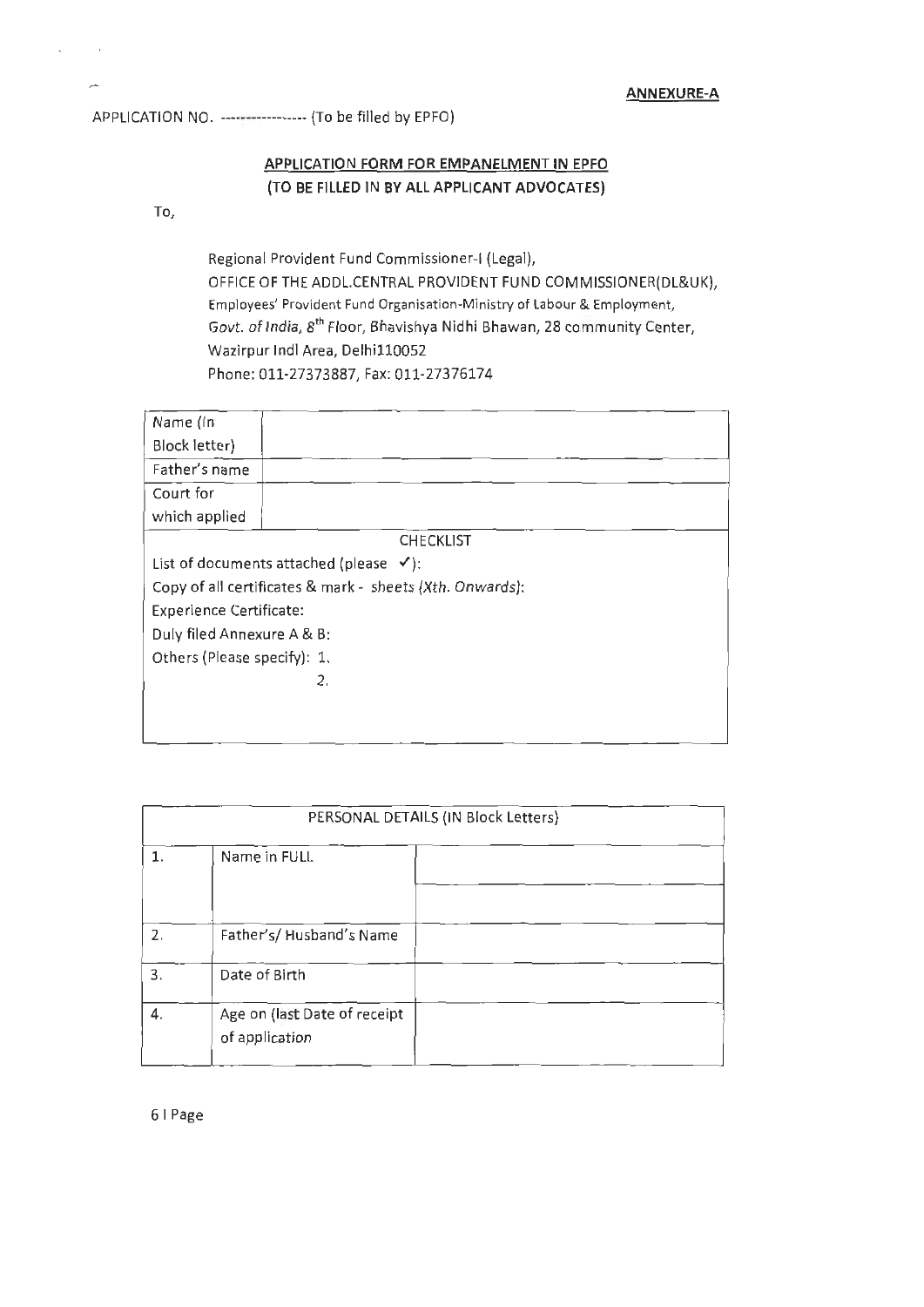| 5.  | Nationality                                                                                                                                      |  |  |
|-----|--------------------------------------------------------------------------------------------------------------------------------------------------|--|--|
| 6.  | <b>Marital Status</b>                                                                                                                            |  |  |
| 7.  | Address for correspondence with PIN and Phone                                                                                                    |  |  |
| 8.  | Permanent Address with PIN and Phone                                                                                                             |  |  |
| 9.  | Address of office/chamber, if any, with PIN and Phone                                                                                            |  |  |
| 10. | Mobile Number(s)                                                                                                                                 |  |  |
| 11. | Email ID:                                                                                                                                        |  |  |
| 12. | Are you related to any EPFO employee? If so, please<br>give details (Viz. Name Designation, place of work &<br>relationship with the applicant): |  |  |

12. Details of Educational qualification (Commencing with the Matriculation or equivalent examination)

| Examinations<br>Passed               | Name of the<br>Board/<br>University | Class or<br>division | % of Marks | Subjects | Year of<br>passing |
|--------------------------------------|-------------------------------------|----------------------|------------|----------|--------------------|
| 10 <sup>th</sup> /Matriculation      |                                     |                      |            |          |                    |
| 12 <sup>th</sup> / Intermediate      |                                     |                      |            |          |                    |
| Graduation                           |                                     |                      |            |          |                    |
| LLB/Law Graduate<br>Degree           |                                     |                      |            |          |                    |
| Post-Graduation                      |                                     |                      |            |          |                    |
| Other Professional<br>Qualifications |                                     |                      |            |          |                    |

13. Whether the applicant is currently on the Panel of any other Government Department/ PSU/Statutory Body/ Autonomous Body etc., and if yes, the details below (Selfcertified Copy of the Office Order/ letter of empanelment may be attached):-

| Name                     |  | the $ $ From | $\circ$ |
|--------------------------|--|--------------|---------|
| Department/PSU/Statutory |  |              |         |
| Body/Autonomous Body     |  |              |         |
|                          |  |              |         |
|                          |  |              |         |

7 I Page

 $\label{eq:2} \begin{split} \mathcal{L}_{\text{eff}} & = \frac{1}{2} \sum_{i=1}^{2} \mathcal{L}_{\text{eff}} \mathcal{L}_{\text{eff}} \end{split}$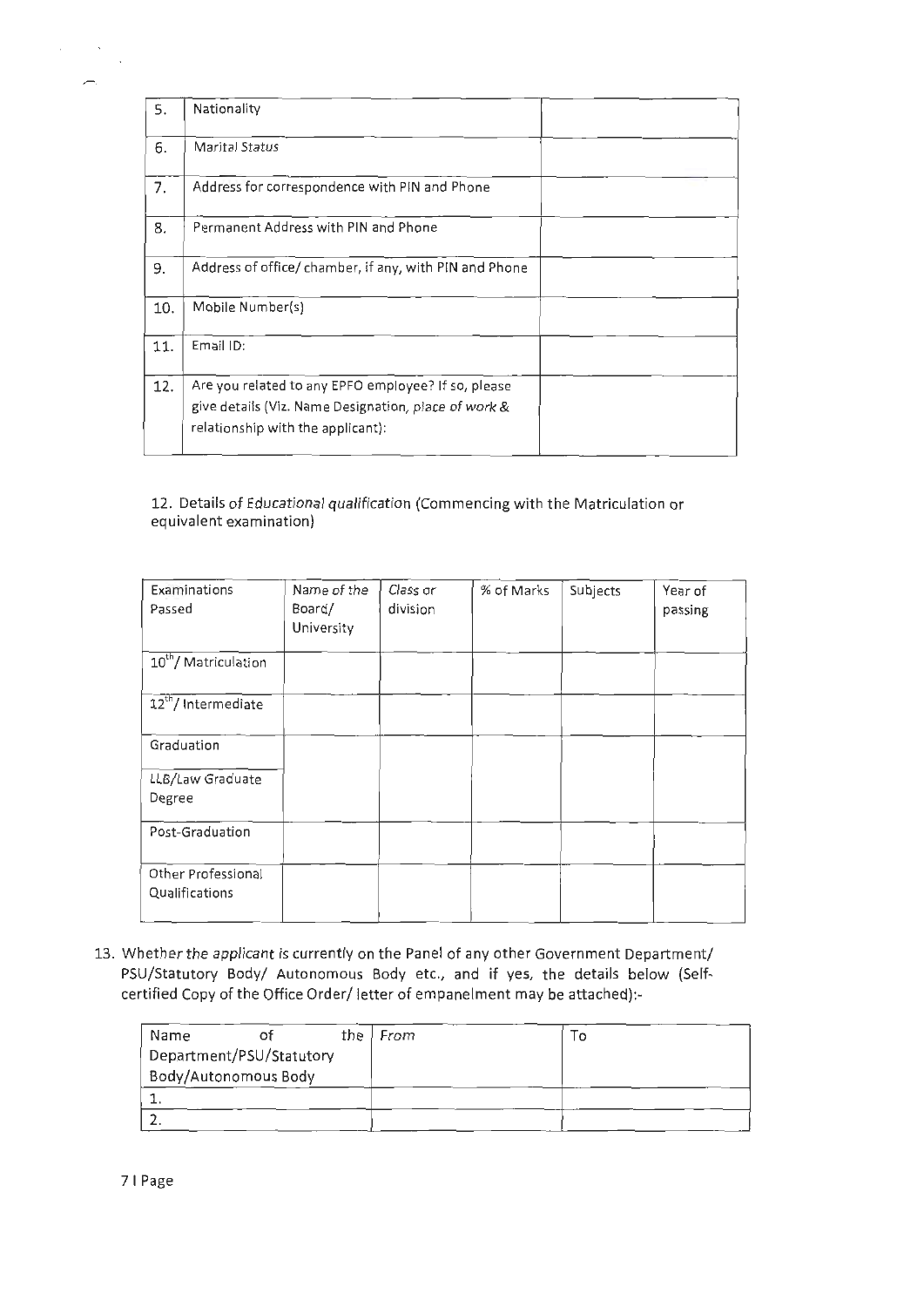14. Whether the applicant has worked as Legal Researcher (LR) attached to any Court/ Judge? If yes, the details and the supporting documents:-

| Name of Court/ Judge | Period of Research | <b>Supporting Documents</b> |
|----------------------|--------------------|-----------------------------|
|                      |                    |                             |
|                      |                    |                             |

15. If one or more advocates are associated as junior of the applicant, their details be provided below:-

| -SI.No. | Name of the advocate | Enrolment no. with date |
|---------|----------------------|-------------------------|
|         |                      |                         |
|         |                      |                         |

16. Infrastructural facilities available with the applicant (please tick if available) be provided below:

| Sl.No. | Office space | Steno/typist<br>  Office clerk | <b>Support Staff</b> |  |
|--------|--------------|--------------------------------|----------------------|--|

17. No. of Cases relating to EPF and MP Act' 1952, if handled earlier:-

| ' Sl.No. | Title of case (Documentary proof must be attached |
|----------|---------------------------------------------------|
|          |                                                   |

18. Whether the applicant has been engaged (through Vakalatnama) as counsel in any landmark or mother case? If yes, the particulars of the case with copy of the judgment wherein his/ her name is recorded as advocate for one of the parties (Copy of order/ Judgment be attached as proof):-

| Name of the Court | Case title | Nature of Judgment |
|-------------------|------------|--------------------|
|                   |            |                    |
|                   |            |                    |

- 19. Whether Income Tax return is being filed for last five years? Yes/No (If yes, please attach copies of ITRs.)
- 20. Details of Bank Account/ Aadhar Number be provided below:-

| Bank Account Details   PAN Number | Aadhar Number |
|-----------------------------------|---------------|
| (Bank, Account Number,            |               |
| Address of the branch             |               |
| and IFSC code)                    |               |
|                                   |               |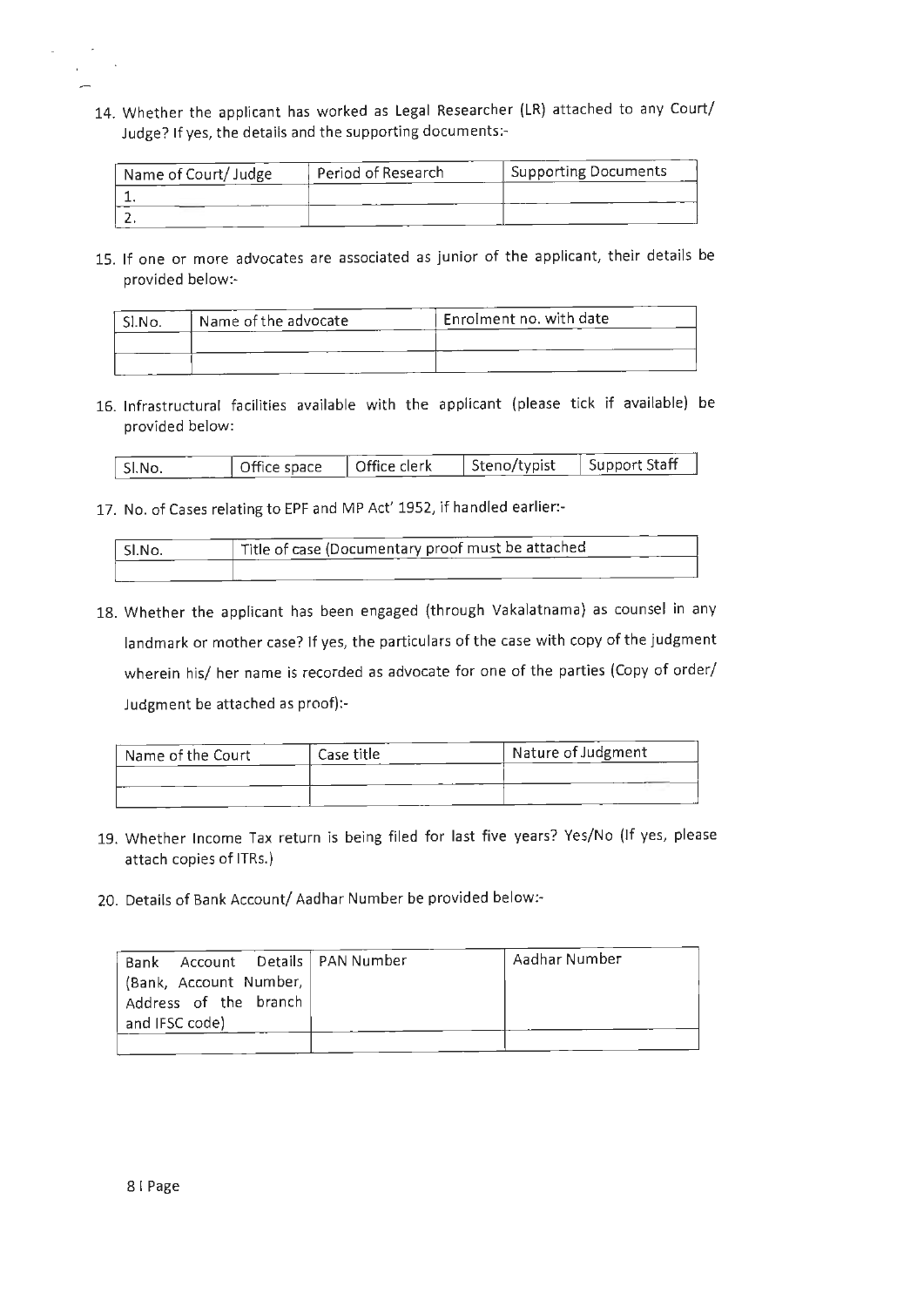21. Whether any proceeding has ever been commenced or is continuing before the Disciplinary Committee of the Bar Council for alleged professional misconduct:-

| ' SI.No. | Details of allegations and Proceedings   Finding | Disciplinary Committee. | made | bv | the i |
|----------|--------------------------------------------------|-------------------------|------|----|-------|
|          |                                                  |                         |      |    |       |

22. Whether any criminal complaint has ever been filed or FIR registered or any criminal proceeding has ever commenced against the applicant advocate:-

| <sup>i</sup> SI.No. | Details of allegations and Proceedings | Finding made by the Court |
|---------------------|----------------------------------------|---------------------------|
|                     |                                        |                           |
|                     |                                        |                           |

23. Any additional professional qualification(s), which will further the candidature, including membership of professional societies, awards and honors etc. may be listed in the box below, (Documentary proofs may be attached):



## **UNDERTAKING**

- 1) I hereby confirm and declare that the information furnished in the application and in the attached Certificate is true/ correct and complete to the best of my knowledge and belief. I have not concealed any relevant information. I am fully aware that if any of the information furnished by me is found to be false/ incorrect, my candidature for the empanelment will be treated as cancelled and matter will be referred to the appropriate authority.
- 2) I also undertake to maintain absolute secrecy about the cases of the EPFO as required under the Act, Rules and Regulations thereunder.
- 3) I also undertake to return all case files and records to the EPFO as and when required by EPFO.
- 4) I agree with the Fee Schedule notified by EPFO.

Signature of Advocate Enrolment Number Mobile Number

Place and Date: